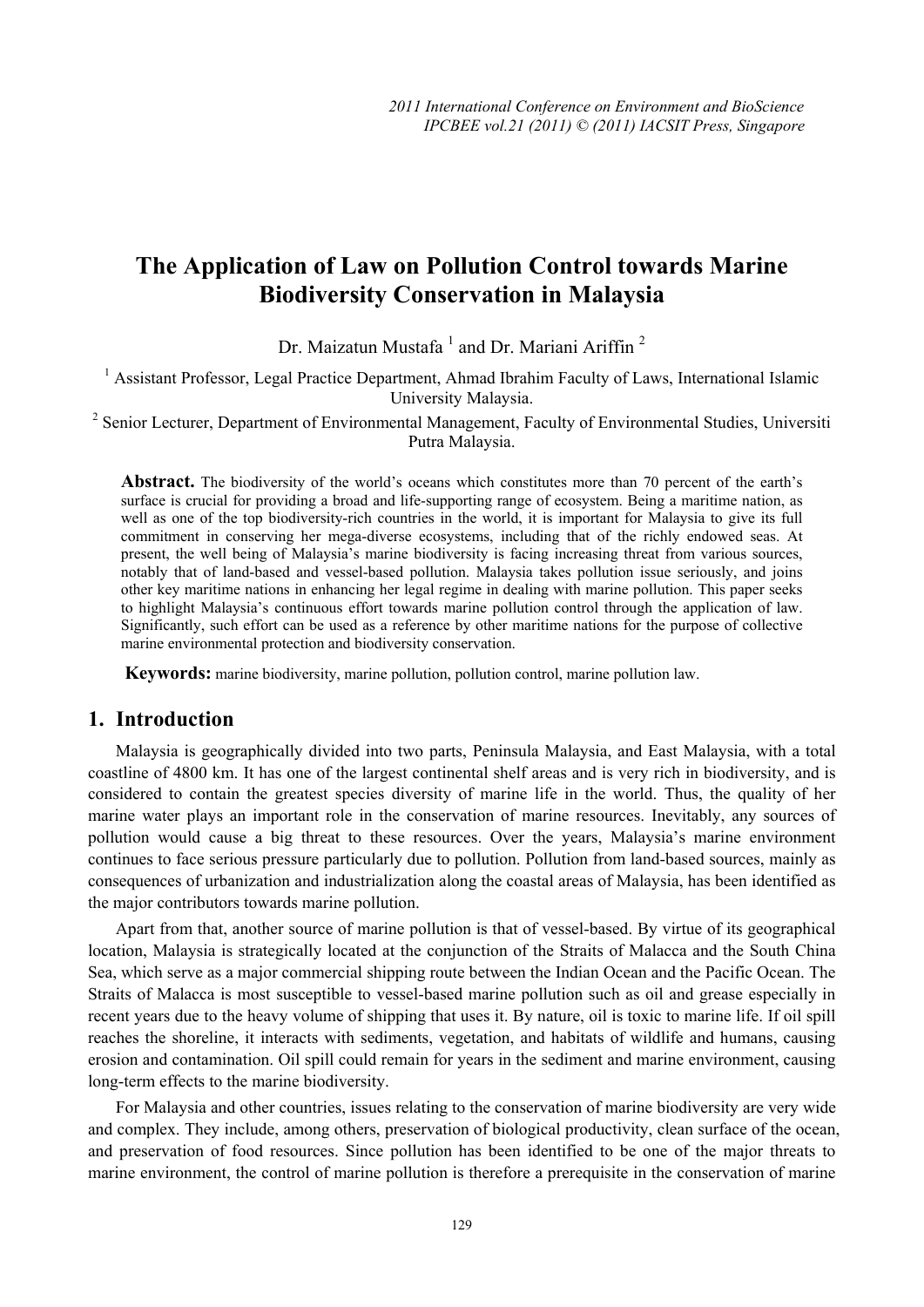ecosystem. In this regard, law can be considered as an important means of controlling pollution, and have been relied on by Malaysia in dealing with marine pollution.

For the purpose of implementing the law, by virtue of the Malaysian Emergency (Essential Powers) Ordinance 1969, Malaysia's jurisdiction is confined to the limit of her territorial waters of 12 nautical miles only. On this basis, Malaysia is given a total sovereignty within these waters, allowing her to enforce specific domestic laws which include that of pollution control. In addition, Malaysia also proclaimed her 200 nautical miles of the exclusive economic zone (EEZ), in line with article 5 of the United Nations Conventions on the Law of the Sea 1982 (UNCLOS), and is incorporated into the domestic law, namely the Exclusive Economic Zone Act 1984. With the existence of the EEZ regime, Malaysia holds special privileges and responsibilities, which amongst others include, for environmental protection purposes, the control of the discharge of oil and pollutant into the  $EEZ^1$ . By virtue of Malaysia's jurisdictional rights over its territorial waters and the  $EEZ$ , a number of legislations have been enacted that forms the country's maritime legal structure, pertinent to marine pollution. These legislations are examined below.

#### **2. Legal Control of Marine Pollution**

As mentioned earlier, land-based sources of pollution are the significant contributors towards the pollution of Malaysia's marine environment. They include industrial wastes, agricultural wastes, domestic sewage and siltation. There are a variety of pathways for land-based pollutants to reach coastal and marine waters, either directly or indirectly. With more than 150 river mouths located along the coastal areas of Malaysia, they become conduits for pollutants to enter coastal waters. These rivers that flow into the sea would therefore play a significant role in influencing the quality of marine environment. The main legislation in Malaysia to control marine pollution from land-based sources is the Environmental Quality Act 1974<sup>2</sup>. This Act can be considered as the most comprehensive legislation introduced to deal with environmental protection and pollution control including that of marine pollution.

Under this Act, the control of pollution is done through the application of ambient environmental quality standards, or acceptable conditions. Parameters limit for acceptable conditions of various pollution sources are provided in relevant Regulations gazetted under the Act. Pollution is allowed to be discharged as long as it is within the limit of acceptable conditions. Otherwise, it would be an offence, unless specific contravention licence is applied and approved<sup>3</sup>. In relation to land-based pollution, the most relevant provision is section 25 that deals with the restriction of the discharge of pollution into the inland waters. The term "inland water" is extensively defined by this Act to include "any reservoir, pond, lake, river, stream, canal, drain, spring or well, or any part of the sea above the low water line along the coast, or any other body of natural or artificial surface or subsurface water". Under this Act, those who discharge effluents into such water without any licence may be held liable for an offence. The section imposes penalty in the form of fine of up to Ringgit Malaysia (RM) 100 000 or imprisonment of up to five years to any person found guilty of the offence.

The Environmental Quality Act 1974 has different provisions for the control of the discharge of wastes and oil into the sea. Specifically, section 27 prohibits any person from discharging or spilling any oil or mixture containing oil into Malaysian waters. Anyone who contravenes this prohibition shall be subjected to a fine of up to half a million ringgit, or imprisonment of up to five years or both. However, under certain circumstances, special defenses are granted to any person against the imposition of liability under section 27. They include situations where discharge or spillage was done for the purpose of securing the safety of the vessel; for purposes of saving human lives; as a result of damage to the vessel; as a result of a leakage; or as a result of an effluent produced by operation for the refining of  $\text{oil}^4$ . With regard to section 29, a prohibition is imposed on any person against discharging environmentally hazardous substances, pollutants or wastes into the Malaysian waters. The terms "environmentally hazardous substance", "pollutants", and "wastes" are given their respective definitions by the Act to ensure comprehensive coverage of discharges that may cause

 $\overline{a}$ 

<sup>1</sup> Section 10 of the Exclusive Economic Zone Act 1984.

Act A127.

<sup>3</sup> Section 21 of the Environmental Quality Act 1974.

Section 28 of the Environmental Quality Act 1974.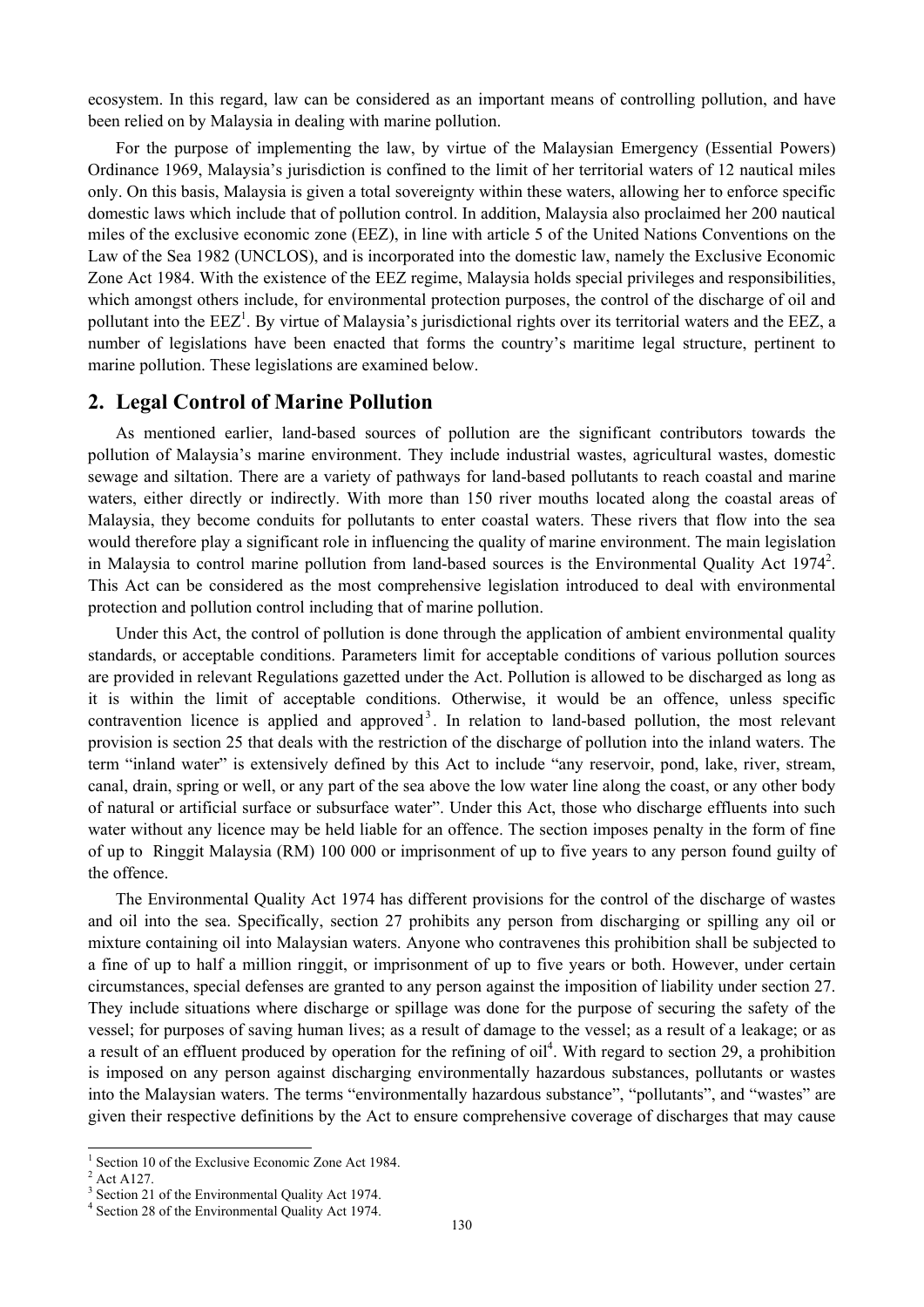pollution to the marine environment<sup>5</sup>. Penalty similar to that of section 27 will be imposed on anyone who contravenes section 29. However, unlike section 27, no defence are allowed for the contravention of section 29. Another form of pollution control under the Environmental Quality Act 1974 which is significant to control marine pollution is section 34B concerning the prohibition against the depositing of scheduled wastes. The handling of scheduled wastes or toxic and hazardous wastes, including their method of disposing, is strictly regulated by the Act. Under section 34B, it is a prohibition to discharge oil tanker sludges and oil water mixture such as ballast water into the Malaysian waters without written approval from the relevant authority. Penalty imposed to any person who contravene this prohibition is a fine not exceeding Ringgit Malaysia (RM) 500000, or to jail for term of up to five years, or both.

In Malaysia, while the marine area around the Straits of Malacca may be facing pollution from vesselbased sources, the area within the South China Sea is facing pollution as a result of off-shore oil and gas exploration activities. Considering the vital role petroleum industry plays in the Malaysian economy, it is thus subject to direct government control. Nonetheless, petroleum upstream activities can cause serious environmental concern, including that of marine pollution. At present, the regulation of such activities is within the ambit of the Environmental Quality Act 1974 through section 34A on the requirement of environmental impact assessment (EIA). Under this section, activities including oil and gas field developments, and construction of off-shore and on-shore pipelines would require the submission of the EIA report to the relevant authority for approval. It is an offence if any person failed to submit such report or failed to abide by conditions stipulated in the report. Criminal sanction will be imposed on those who contravene this section in a form of a fine of up to Ringgit Malaysia (RM)100 000, or jail of up to five years, or both.

 While the scope of the Environmental Quality Act 1974 in dealing with different sources of marine pollution is wide, one pertinent limitation of this legislation is its jurisdictional limit over the control of marine pollution. Its enforcement power is restricted only to the Malaysia's territorial water of within 12 nautical miles. Thus, the Act is not enforceable on any pollution offences committed beyond that boundary. Nevertheless, the control of marine pollution that took place beyond that territorial limit and up to 200 nautical miles of Malaysia's maritime territory is regulated under a different legislation, namely the Exclusive Economic Zone Act 1984. For Malaysia, this Act is an important legislation enacted to implement the provisions of UNCLOS 1982. Part IV of the Act deals with the protection and preservation of marine environment and is crucial in dealing with marine pollution control. Specifically, Part IV ascertains Malaysia's sovereign-rights in exploiting its natural resources in the  $EZ^6$ , which must also be in compliance with Malaysia's environmental policies as well as in accordance with its duty to protect and preserve the marine environment in the zone. A stringent sanction is provided for under this Act regarding polluting the zone whereby it is an offence to discharge any oil, mixture containing oil or pollutant into the EEZ from any vessel, land-based source, installation, device or aircraft, from or through the atmosphere or by dumping<sup>7</sup>. This requirement is applied to the owner or occupier of vessel, place, device or aircraft, where upon conviction each shall be liable to a fine of not exceeding one million ringgit. It is also a requirement under this Act for any discharge of oil, mixture containing oil or pollutant into the EEZ to be reported, as otherwise it would also be an offence<sup>8</sup>. In addition, criminal sanction is also imposed on any person who fails to comply with directions to remove, disperse, destroy or mitigate damage by pollution<sup>9</sup>.

<sup>&</sup>lt;sup>5</sup> The Act defines the term "environmentally hazardous substances" as "any natural or artificial substances including any raw material, whether in a solid, semi-solid or liquid form, or in the form of gas or vapour, or in a mixture of at least two of these substances, or any living organism intended for any environmental protection, conservation and control activity, which can cause pollution". On the other hand, "pollutants" is defined as "any natural or artificial substances, whether in a solid, semi-solid or liquid form, or in the form of gas or vapour, or in a mixture of at least two of these substances, or any objectionable odour or noise or heat emitted, discharged or deposited or is likely to be emitted, discharged or deposited from any source which can directly or indirectly cause pollution and includes any environmentally hazardous substances". Whereas the term "waste" is defined to include "any matter prescribed to be scheduled waste, or any matter whether in a solid, semisolid or liquid form, or in the form of gas or vapour which is emitted, discharged or deposited in the environment in such volume, composition or manner as to cause pollution". 6

<sup>&</sup>lt;sup>6</sup> Section 9 of the Exclusive Economic Zone Act 1984.

Section 10 (1) of the Exclusive Economic Zone Act 1984.

Section 12 of the Exclusive Economic Zone Act 1984.

<sup>&</sup>lt;sup>9</sup> Section 14 of the Exclusive Economic Zone Act 1984.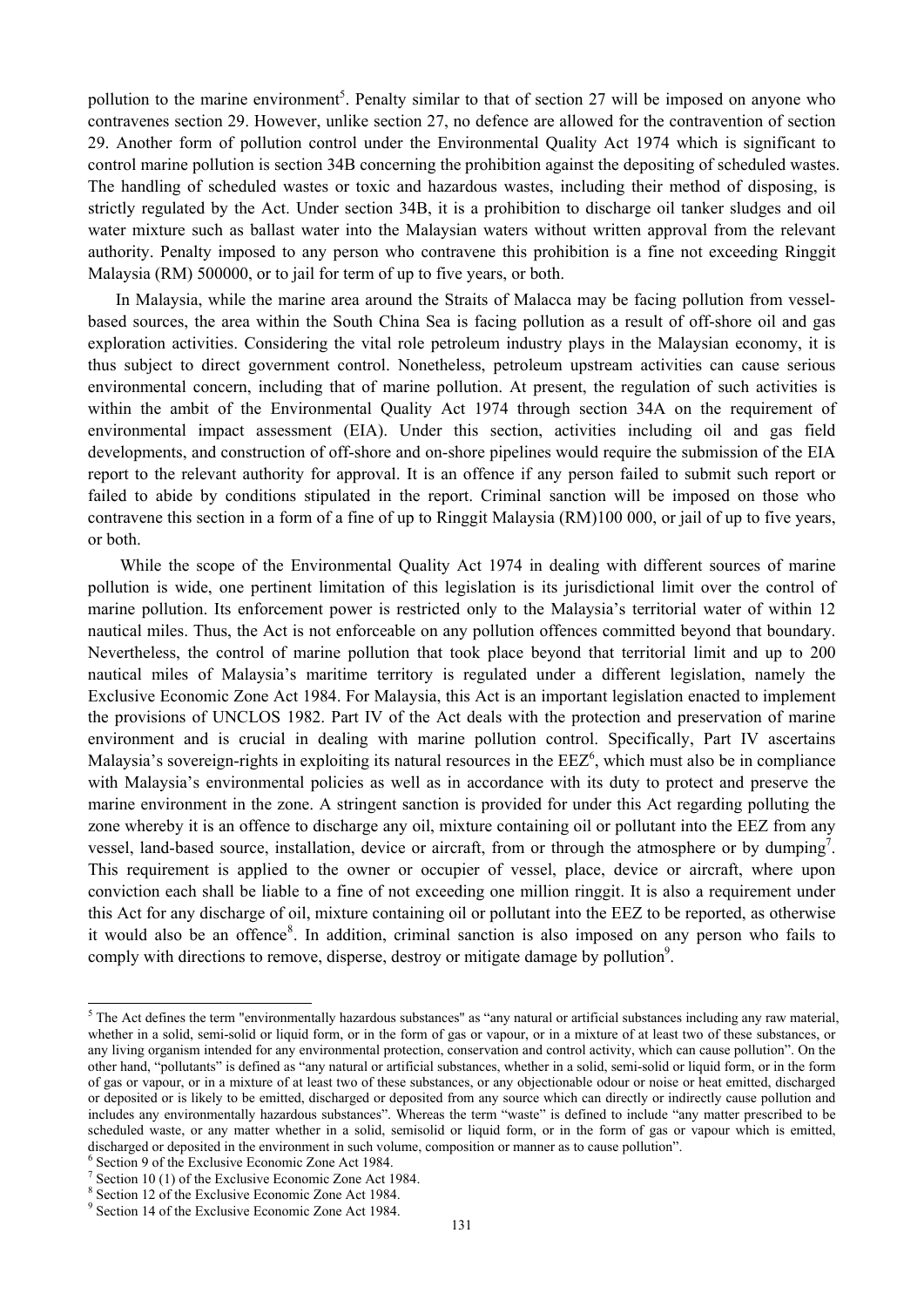Another Malaysian legislation that deals with marine pollution control is the Merchant Shipping Ordinance 1952. This Ordinance is considered to be the oldest law on merchant shipping and has been amended regularly over the years, particularly in response to changes and requirements of international law<sup>10</sup>. This Ordinance becomes one of the most important legislations in Malaysia when in 1991, a new Part VA on "Pollution from Ships" was inserted. Subsequently, the Ordinance was further amended in 2011 to extend its limit of territorial jurisdiction from the 12 nautical miles of the Malaysian waters to that of the 200 nautical miles of the EEZ. The combined effect of these amendments allows for a more comprehensive coverage of pollution control regulation under this Ordinance. Specifically, under the newly inserted section 306CA, the prohibition against the discharge of oil or harmful substances into any part of Malaysian waters is now extended to cover that of the EEZ, atmosphere, any Malaysian coast or Malaysian reef. The word "discharge" for the purpose of section 306CA is elaborated by section 306C to mean "any release of oil or harmful substances, howsoever caused, from a ship and includes any escape, disposal, spilling, leaking, pumping, emitting or emptying...". Additionally, under the new section 306D, in a situation where there is an escape or likely escape of oil or harmful substance that may pollute or likely to pollute Malaysian waters , Malaysian coast, Malaysian reef or the EEZ, a notice may be issued to the owner of the ship requiring them to take steps to prevent or reduce the pollution. If the notice is not complied with, the owner, if found guilty of the offence, will be liable to a fine not exceeding Ringgit Malaysia (RM) 50 000 per day throughout the default period $11$ .

Considering the severity of the impact of oil pollution on the marine biodiversity, and the fact that Malaysia's seas are most susceptible to vessel-based pollution, Malaysia's legal regime pertaining to oil pollution control has to be dynamic. Thus, apart from relying on criminal sanction to impose punishment and ensure deterrence, civil liability in the form of payment of compensation is also imposed on any vessel that caused damage due to the discharge of oil into the sea. In this context, the type of oil pollution damage that can be claimed by the Malaysian government and other victims against the ship-owner is wide. They include property damage, the cost of clean up operations at sea and on-shore, economic loss suffered by those engaged in the fishing or marine culture industries and tourism sector, and the cost of reinstatement of the environment. Such liability is provided by a specific legislation, namely the Merchant Shipping (Oil Pollution) Act 1994. This legislation was enacted as an expansion of Malaysia's jurisdiction in respect of civil liability for marine oil pollution. Basically, the passing of this Act is meant to give legal effect to two international treaties, the 1969 International Convention on Civil Liability for Oil Pollution Damage, and the 1971 International Convention on the Establishment of an International Fund for Compensation for Oil Pollution Damage. These two Conventions were amended by Protocols in 1992, and when Malaysia acceded to them in 2005, the Merchant Shipping (Oil Pollution) Act 1994 was amended to incorporate changes under the 1992 Protocols. For Malaysia, the significant advancement of this Act is the expansion of Malaysia's marine pollution control jurisdiction to include not only the territorial waters, but also the EEZ.

Another significant advancement of the Merchant Shipping (Oil Pollution) Act 1994 is the expansion of its scope to include that of "bunker oil". Previously, the Act only deals with pollution damage due to the escape of "oil", without any reference to "bunker oil". For this reason, the Act was again amended in 2011<sup>12</sup> to include the discharge of bunker oil from any ship. The amendment was made when, in 2008, Malaysia acceded to the International Convention on Civil Liability for Bunker Oil Pollution Damage 2001. The new amendment defines "bunker oil" as "any hydrocarbon mineral oil, including lubricating oil, used or intended to be used for the operation or propulsion of the ship, and any residues of such oil<sup>13</sup>. Generally, bunker oil is used to drive ships' engines and has been historically the most persistent form of oil pollution. It is very difficult to clean up and can have a potentially devastating impact on marine and coastal wildlife. The aim of the 2001 Convention is to ensure adequate, prompt and effective compensation to persons who suffer

 $\overline{a}$ 

 $10$  Recently, the Merchant Shipping (Amendment and Extension) Act 2011 was enacted to extend the specified provisions of the Merchant Shipping Ordinance 1952 to the East Malaysian states of Sabah and Sarawak. It was also amended to provide for matters that include the implementation of the Convention on Limitation of Liability for Maritime Claims 1976 as amended by the Protocol of 1996.

<sup>&</sup>lt;sup>11</sup> Section 306F of the Merchant Shipping (Oil Pollution) Act 1994.<br><sup>12</sup> Merchant Shipping (Oil Pollution)(Amendment)Act 2011 Act A1394.

<sup>&</sup>lt;sup>12</sup> Merchant Shipping (Oil Pollution) (Amendment) Act 2011 Act A1394.<br><sup>13</sup> The amended section 2 of the Merchant Shipping (Oil Pollution) Act 1994.